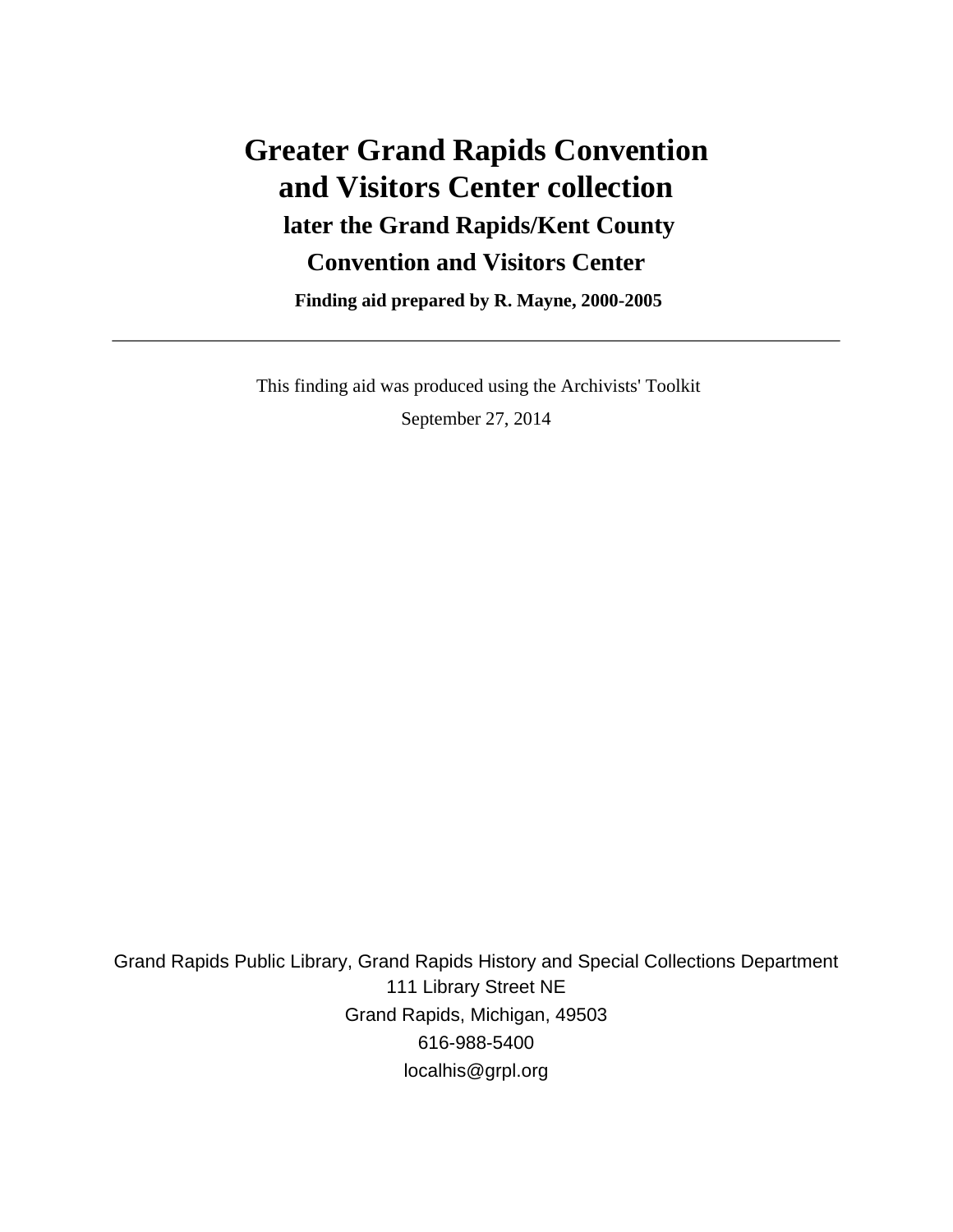## **Table of Contents**

 $\overline{\phantom{a}}$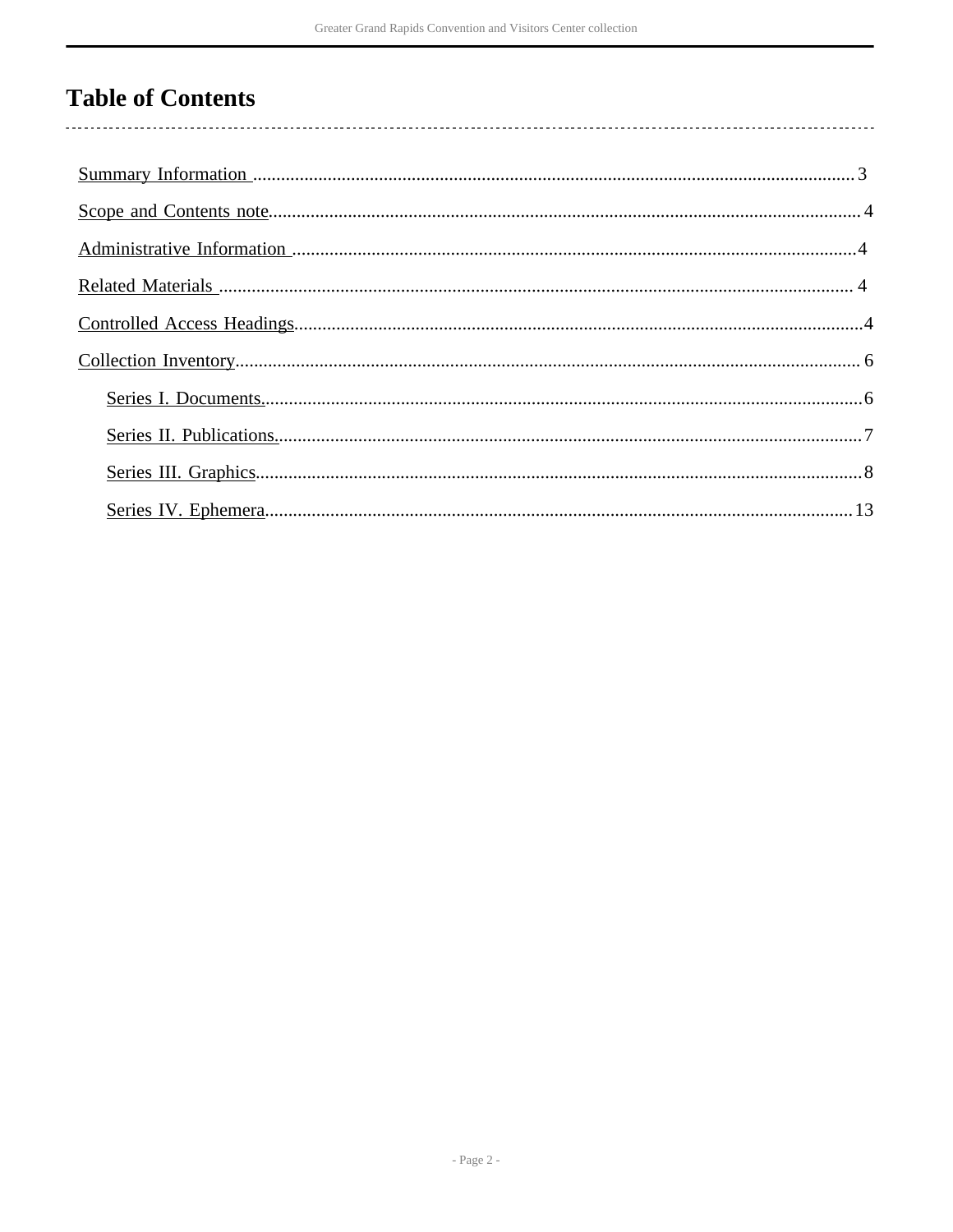## <span id="page-2-0"></span>**Summary Information**

| <b>Repository</b> | Grand Rapids Public Library, Grand Rapids History and Special<br><b>Collections Department</b>                                                                                                                                                                                                                                                                                                                                                                                                                                                                                                                                  |
|-------------------|---------------------------------------------------------------------------------------------------------------------------------------------------------------------------------------------------------------------------------------------------------------------------------------------------------------------------------------------------------------------------------------------------------------------------------------------------------------------------------------------------------------------------------------------------------------------------------------------------------------------------------|
| <b>Title</b>      | Greater Grand Rapids Convention and Visitors Center collection                                                                                                                                                                                                                                                                                                                                                                                                                                                                                                                                                                  |
| Date [inclusive]  | circa 1930-2004                                                                                                                                                                                                                                                                                                                                                                                                                                                                                                                                                                                                                 |
| <b>Extent</b>     | 1.2 Linear feet Four boxes                                                                                                                                                                                                                                                                                                                                                                                                                                                                                                                                                                                                      |
| Language          | English                                                                                                                                                                                                                                                                                                                                                                                                                                                                                                                                                                                                                         |
| <b>Abstract</b>   | This collection contains material from the Grand Rapids, Michigan<br>convention and visitor's bureau. The organization has been known as the<br>Grand Rapids Convention Bureau, the Greater Grand Rapids Convention<br>and Vistors Center, the Kent County Convention and Visitors Bureau and<br>Experience Grand Rapids. Included are photographs and slides showing<br>Grand Rapids views, primarily the downtown area. These images were<br>used for publications and presentations and given to the archives when<br>replaced by a later generation image. Also included are minutes from 1931<br>and several publications. |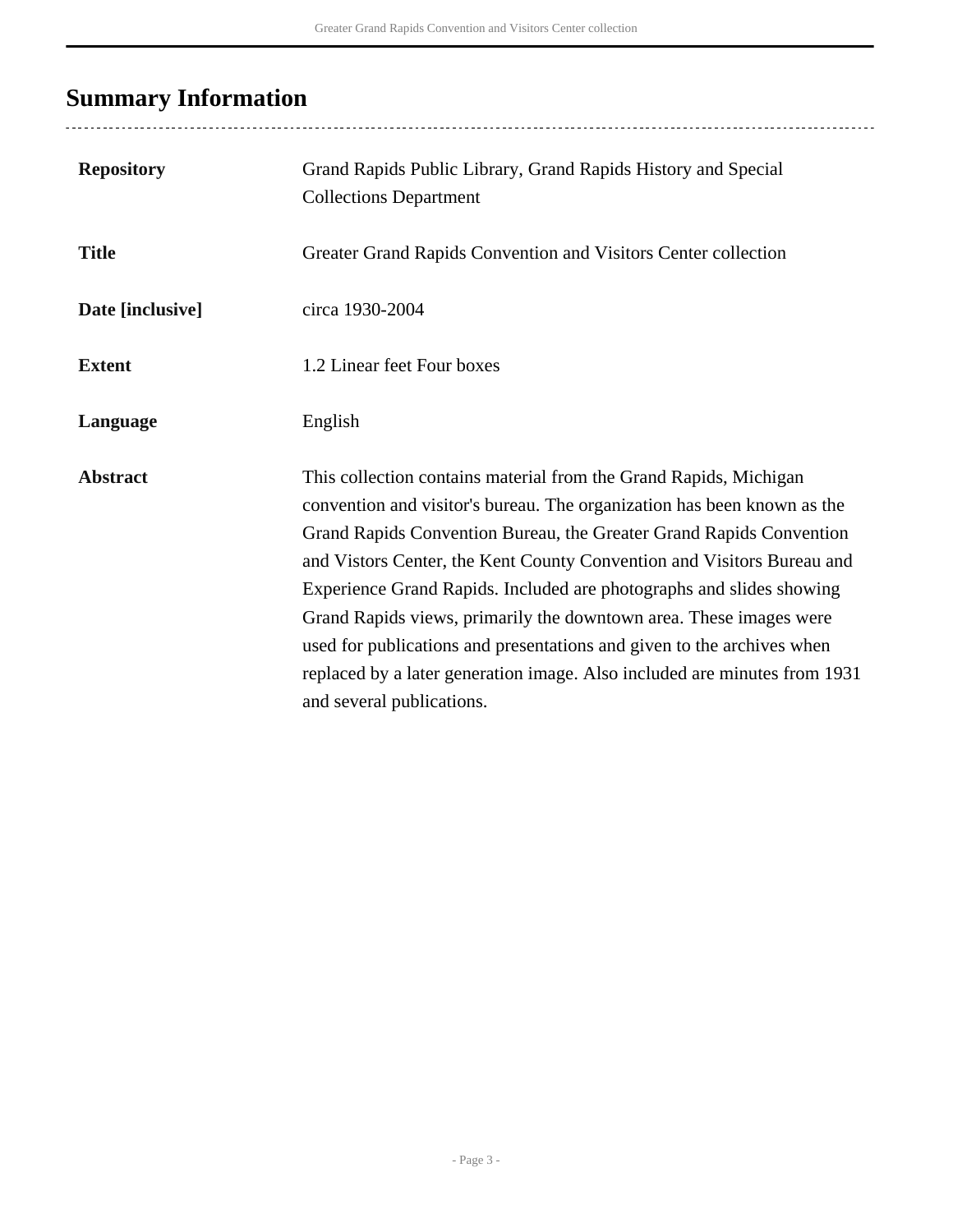### <span id="page-3-0"></span>**Scope and Contents note**

The holdings found here are representative of the work of this organization, but do not provide a comprehensive view. The bulk of the collection currently is the images. Providing, as they do, some good recent views of Grand Rapids, they add to the popular and historical representation of Michigan's second largest city during the later decades of the 20th century.

### <span id="page-3-1"></span>**Administrative Information**

### **Publication Information**

Grand Rapids Public Library, Grand Rapids History and Special Collections Department

### **Immediate Source of Acquisition note**

The Greater Grand Rapids Convention and Visitors Center, accessions 1998.063, 1986.417, 00.[1265].1, 2003.062 and 2007.006.2.

### <span id="page-3-2"></span>**Related Materials**

### **Related Archival Materials note**

See also Collection 240 for maps issued from the Bureau.

Many Convention and Visitor's Bureau publications are found in other collections in the Archives. In particular, Coll. 216, the GRPL Ephemera Collection, is likely to contain their materials.

### <span id="page-3-3"></span>**Controlled Access Headings**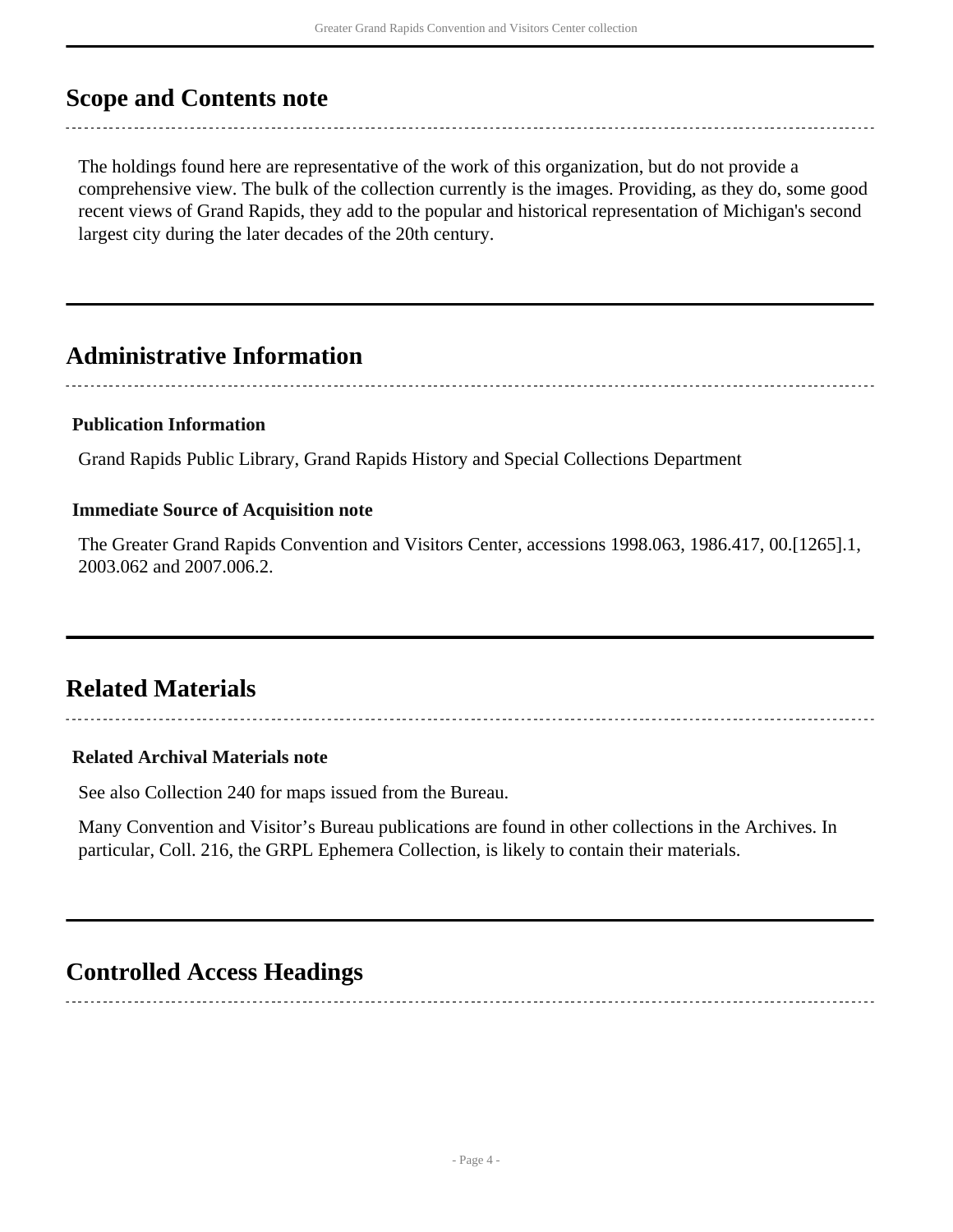### **Genre(s)**

• government records

### **Geographic Name(s)**

- Grand Rapids (Mich.) -- History
- Grand Rapids (Mich.) -- History -- Photographs

### **Subject(s)**

- Tourism -- Michigan -- Grand Rapids
- Tourism -- Michigan -- Kent County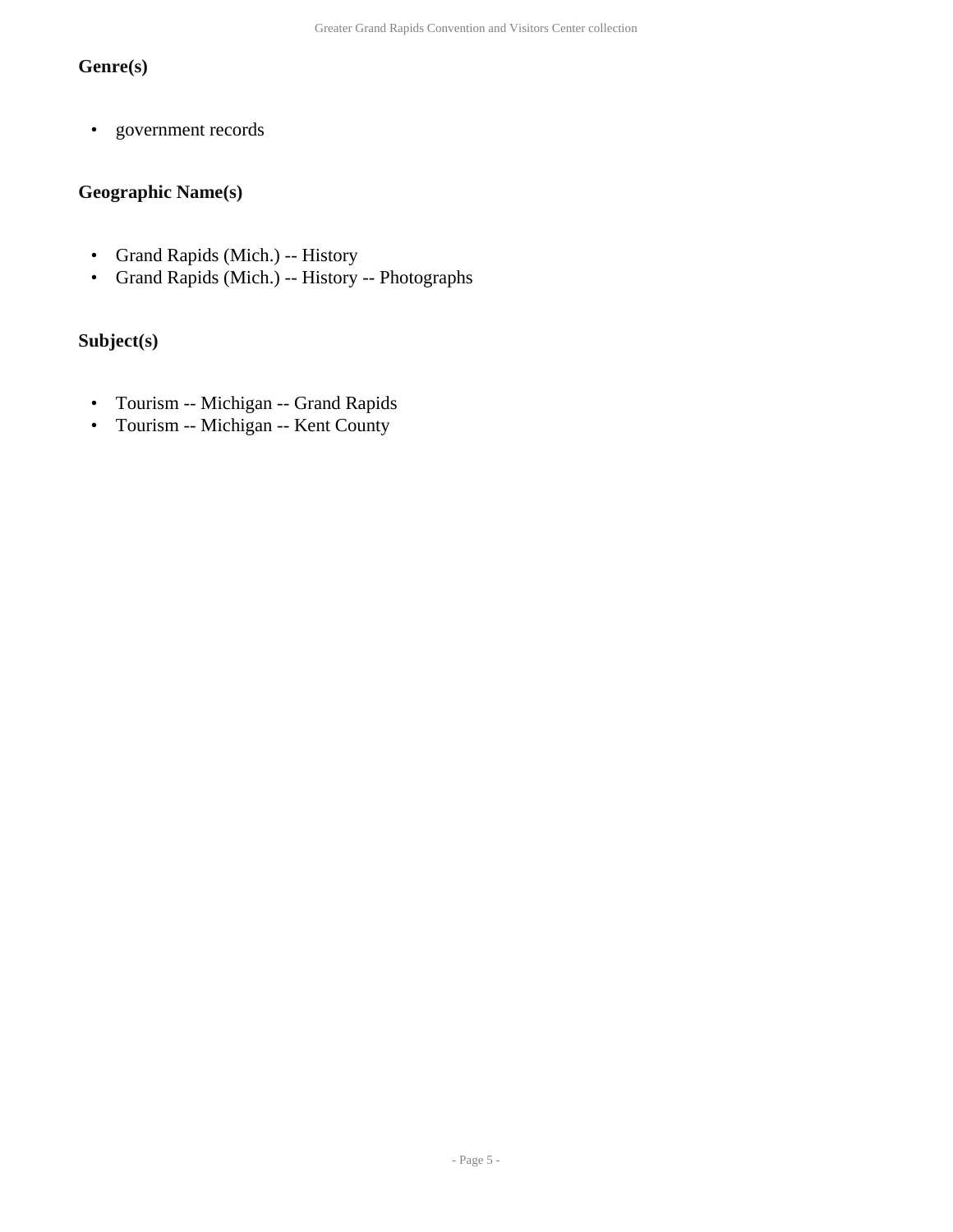### <span id="page-5-0"></span>**Collection Inventory**

<span id="page-5-1"></span>**Series I. Documents.** 

#### **Grand Rapids Convention Bureau.**

|                                                                                                                                                                                           | <b>Box</b> | Folder            |
|-------------------------------------------------------------------------------------------------------------------------------------------------------------------------------------------|------------|-------------------|
| Meeting Minutes. Jan.-Apr. 1931 + Letter, Mar. 31, 1931 to Joseph H.<br>Brewer, President Bureau, with March minutes [photocopies] including<br>planning for Devaux-Hall Dinner. 1986.417 | 1.5        |                   |
| Website prints, Mar. 14, 2005: About Us; Links; Fact Sheet; Image Library<br>into sheet.                                                                                                  | 1.5        | 1.5<br><b>Box</b> |
| [Conference Planning Packet] 2002.                                                                                                                                                        |            | 1.5               |

#### **Scope and Contents note**

Paper folder including Meeting Planner's Guide; 20 Years into the Millennium. Calendars for 1999 to 2020; Grand Rapids 2002 Grand Rapids/Kent County Visitors Guide; Amway Grand Plaza brochure; Flyer with new DeVos Place Convention Center floor plan; DVD - DeVos Place / Grand Rapids/Kent County Convention & Visitors Bureau.

Grand Rapids, Michigan. Naturally.

#### **Scope and Contents note**

1.5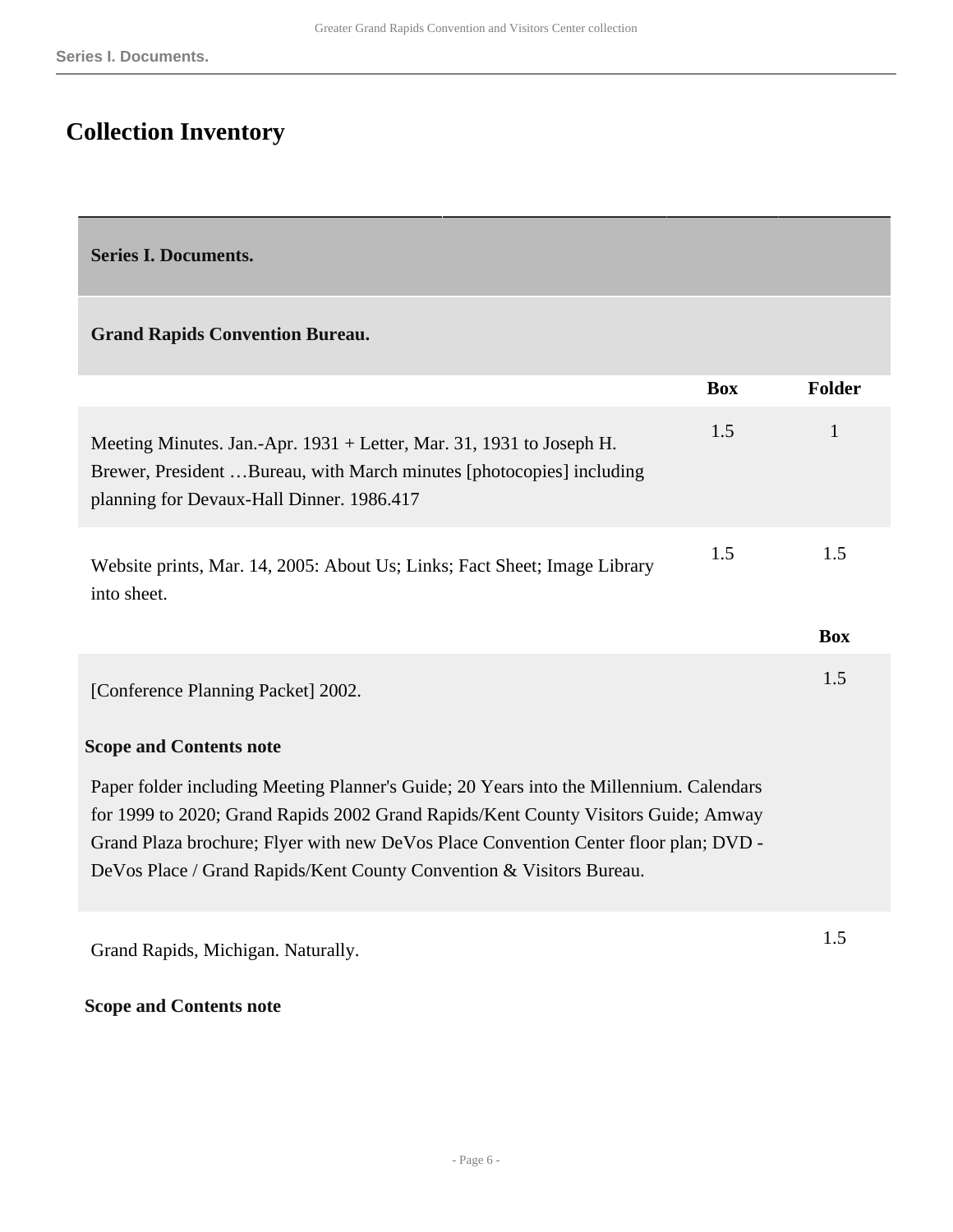1985 Era Conference documents and correspondence, sent to Public Library Association representative, Chicago. 00.[5462].1

### <span id="page-6-0"></span>**Series II. Publications.**

|                                                                                                                                                   | <b>Box</b> | <b>Folder</b>  |
|---------------------------------------------------------------------------------------------------------------------------------------------------|------------|----------------|
| Grand Rapids Invites You. Your Host, Grand Rapids--Cover / GR<br>Convention Bureau, et al. Ca. 1930-1940s. Formerly MKG91.G65n 00.<br>$[1265]$ .1 | 1.5        | $\overline{2}$ |
| <b>Grand Rapids / Kent County Visitors Guide</b>                                                                                                  |            |                |
|                                                                                                                                                   |            | <b>Box</b>     |
| 1999 00.[0594].1                                                                                                                                  |            | 1.5            |
| 2000 00.[0601].1                                                                                                                                  |            | 1.5            |
| 2001 00.[1166].2                                                                                                                                  |            | 1.5            |
| 2002 00.[2590].1                                                                                                                                  |            | 1.5            |
| 2003 2007.079                                                                                                                                     |            | 1.5            |
| 2004 00.[2727].1                                                                                                                                  |            | 1.5            |
| 2005 00.[4077].2                                                                                                                                  |            | 1.5            |
| 2006 00.[5016].1                                                                                                                                  |            | 1.5            |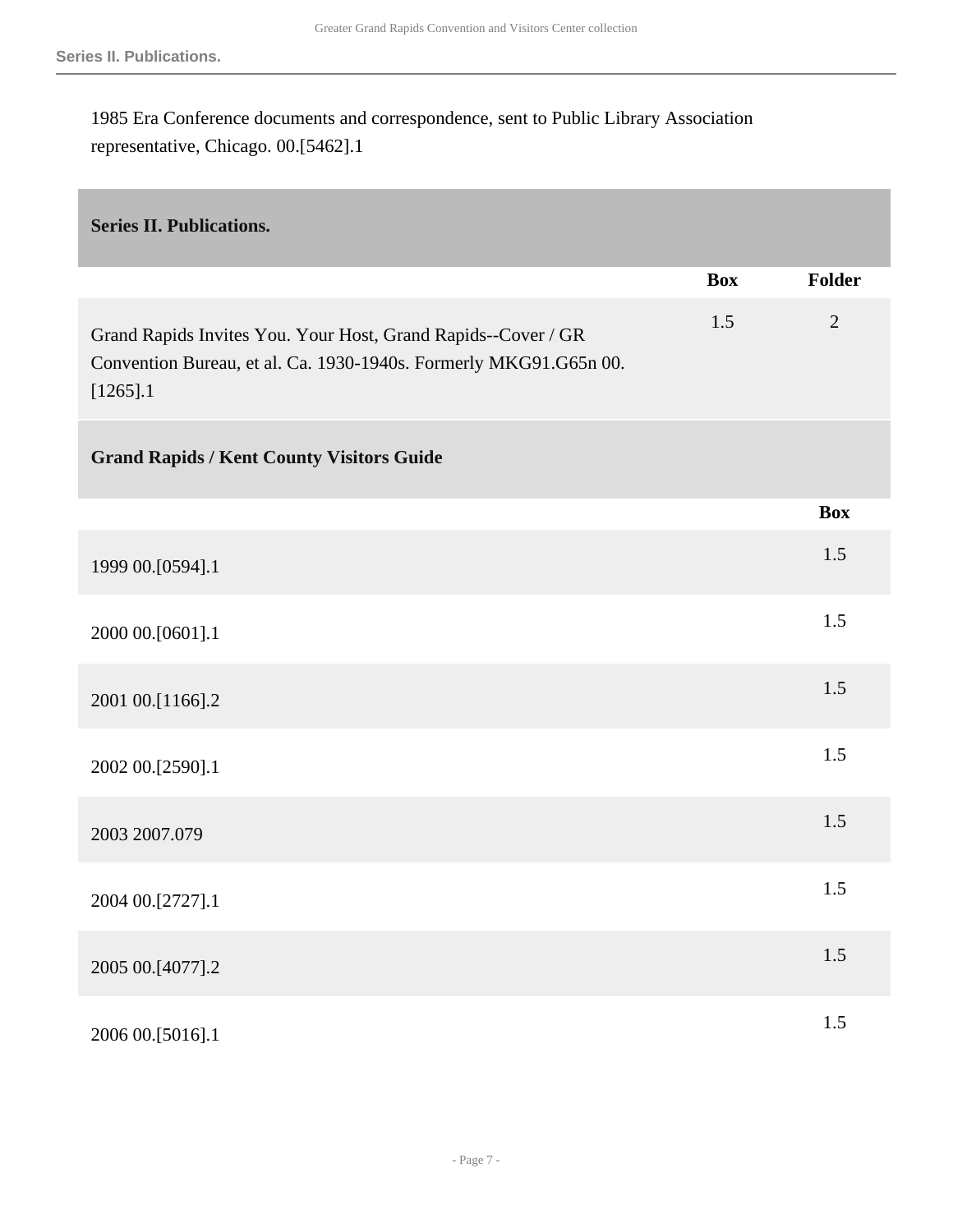<span id="page-7-0"></span>

| 2007 2007 006.2                                                                                                                 |              | 1.5            |
|---------------------------------------------------------------------------------------------------------------------------------|--------------|----------------|
| 2008 00.[5525].1-2                                                                                                              |              | 1.5            |
| 2009 2009 014.4.1                                                                                                               |              | 1.5            |
| <b>Brochures.</b>                                                                                                               |              |                |
|                                                                                                                                 |              | <b>Box</b>     |
| Grand Rapids : the Other Side of Michigan / Grand Rapids/Kent County Convention &<br>Visitors Bureau. n.d. Ca 2000? 00.[5323].1 |              | 1.5            |
| <b>Series III. Graphics</b>                                                                                                     |              |                |
| <b>Accession 1998.063</b>                                                                                                       |              |                |
| <b>Black and white photographs</b>                                                                                              |              |                |
|                                                                                                                                 | <b>Box</b>   | Folder         |
| Aerial. GR City Center toward SE / LaBakk Studio, n.d. (2)                                                                      | $\mathbf{1}$ | $\mathfrak{Z}$ |
| Bird's eye, Grand Center, toward SE, n.d. (7 copies)                                                                            | $\mathbf{1}$ | 4              |
| River view of Grand Center, toward SE., n.d. (3 prints of different quality)                                                    | $\mathbf{1}$ | 5              |
| Grand Center overlooking Grand River, n.d. (1)                                                                                  | $\mathbf{1}$ | 6              |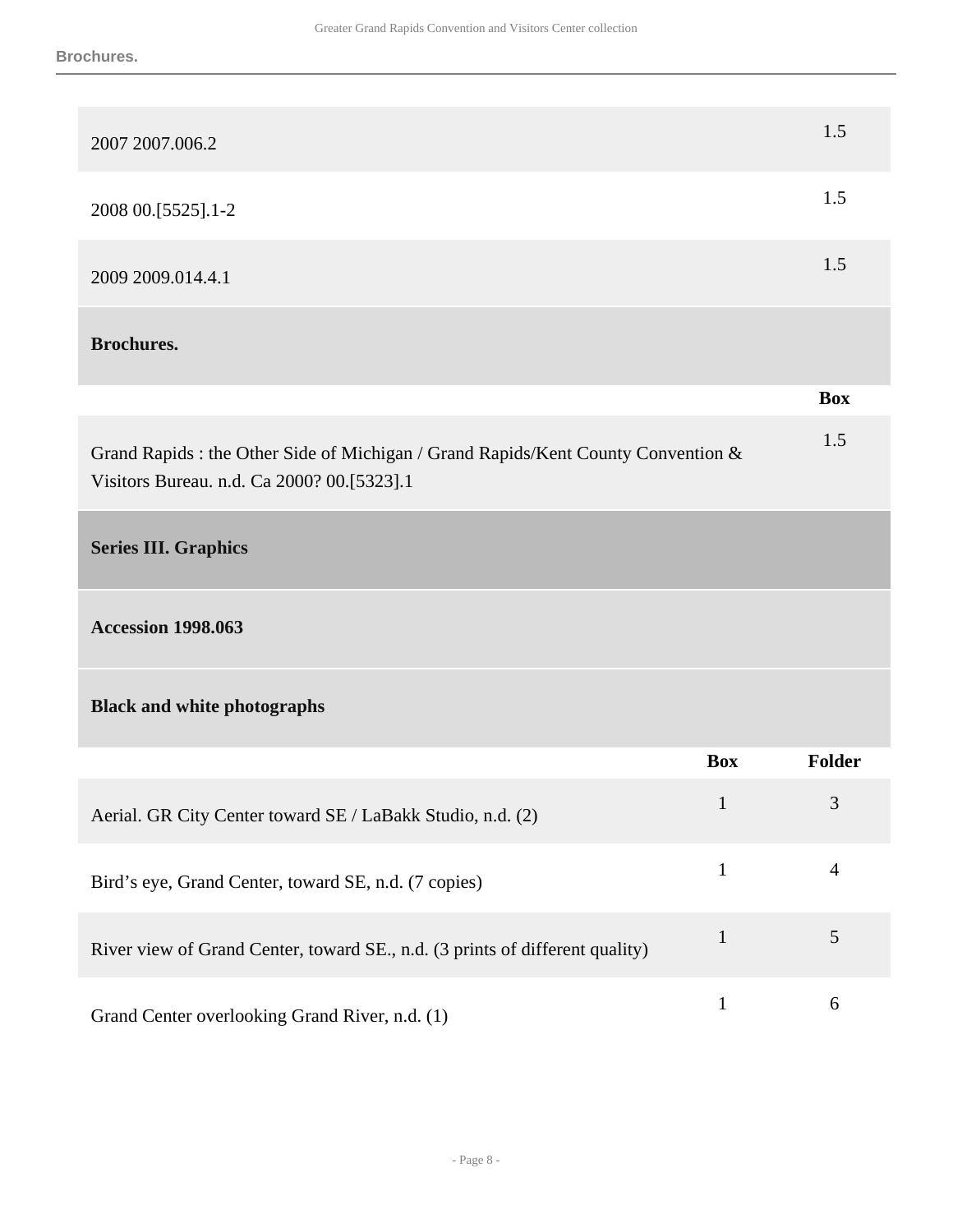| River view of Downtown highrise (Amway Grand) with Pearl St. Bridge,<br>n.d. (1)                                                             | 1            | 7  |
|----------------------------------------------------------------------------------------------------------------------------------------------|--------------|----|
| Grand Center, Welsh Auditorium, Interior. ASAE East Central Regional<br>Convention & Exposition, May 20-22, 1987. Robinson Studio photo. (1) | $\mathbf{1}$ | 8  |
| Grand Center Trade Show, n.d. Interior. (2)                                                                                                  | 1            | 9  |
| Grand Rapids Welsh Civic Expansion. Daverman Associates, Architects &<br>Engineers, DA 7601-10. July 12, 1977.                               | 1            | 10 |
| Grand Center (Convention Center, Civic Auditorium, Welsh Auditorium,<br>Pantlind, Amway Grand) (1)                                           | 1            | 10 |
| View of Monroe Avenue (main Street in Grand Rapids) looking toward<br>Pantlind Hotel. Robinson Studio photo, Aug. 11, 1949. (1)              | $\mathbf{1}$ | 11 |
| Old Kent River Bank Run, n.d. / From Amway Corp. PR Dept. (2)                                                                                | 1            | 12 |
| Annual Charity Jam! Macker Charity Jam. Including the Calder.                                                                                | $\mathbf{1}$ | 13 |
| Fish ladder, Bird's eye, n.d. (1)                                                                                                            | $\mathbf{1}$ | 14 |
| Grand Rapids Art Museum (Federal Building, old Post office) (2)                                                                              | $\mathbf{1}$ | 15 |
| Gerald R. Ford Museum and surround (8 snapshots)                                                                                             | $\mathbf{1}$ | 16 |
| John Ball Park, John Ball stature with children climbing. (1)                                                                                | $\mathbf{1}$ | 17 |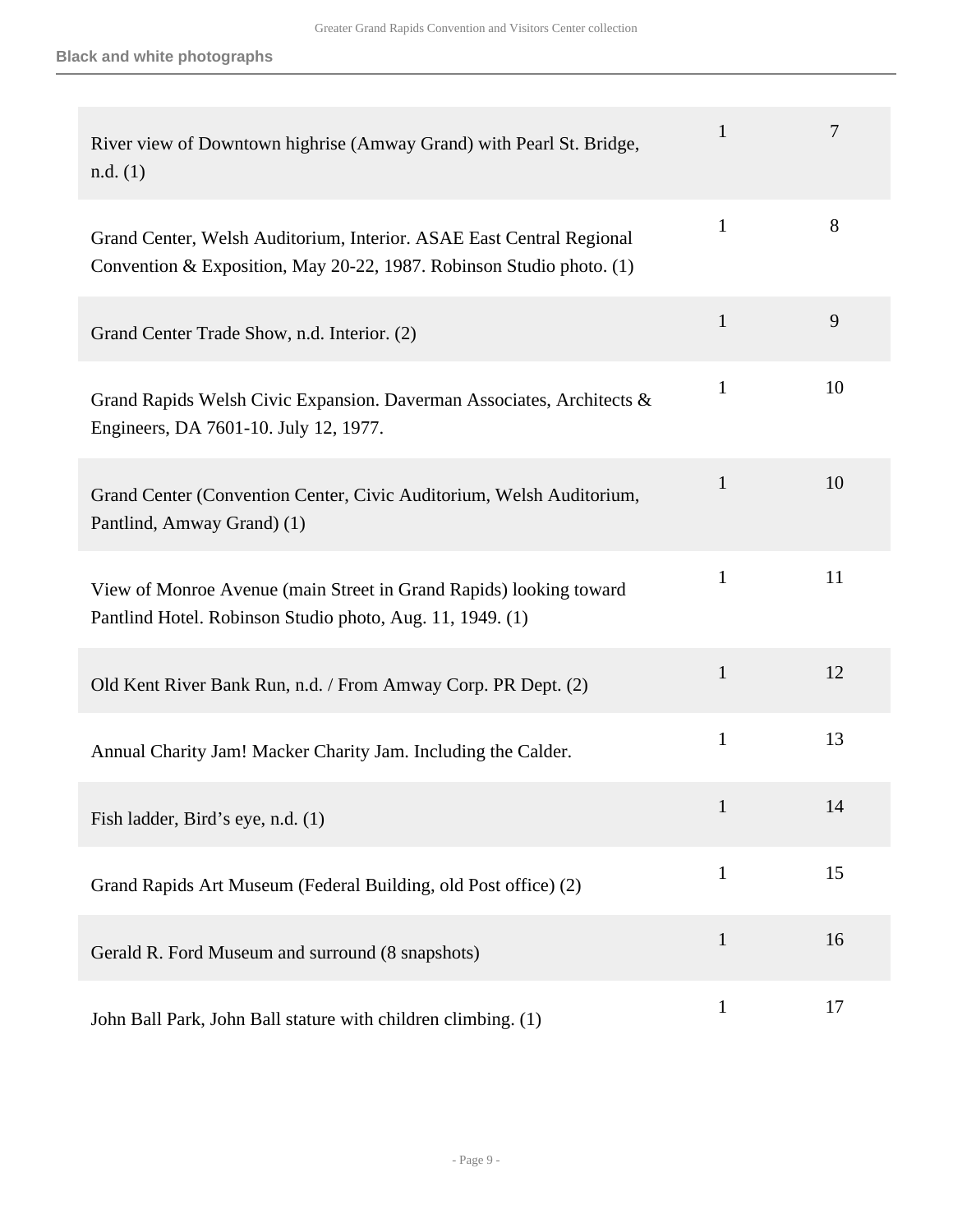| Images for brochures $(?)$ , attached to light board. $(7)$                                                                                                                                                                                                                                        | $\mathbf{1}$ | 18            |
|----------------------------------------------------------------------------------------------------------------------------------------------------------------------------------------------------------------------------------------------------------------------------------------------------|--------------|---------------|
| <b>Scope and Contents note</b>                                                                                                                                                                                                                                                                     |              |               |
| Includes Monroe Mall toward Pantlind; Grand Rapids Symphony, Music<br>Director Catherine Comet; Sculpture (heads with axes on pedestals);<br>Dance, GR Ballet; Grand Rapids Public Museum. Gaslight Village;<br>Unidentified inventory of night sport with males/females; Lighthouse at<br>sunset. |              |               |
| Grand Rapids Civic Theatre "On Borrowed Time" a comedy by Paul<br>Osborn, Jan. 6-22, 1994. Production stage views. (2). Fred Bogaert,<br>Audrey Willis, Dane Clark, Jon Beebe, Elizabeth Stokes (dog)                                                                                              | $\mathbf{1}$ | 19            |
| Squires Street Square (Rockford, Mi.) Schoolmarm's Barn Antiques (2)<br>copies)                                                                                                                                                                                                                    | $\mathbf{1}$ | 20            |
| <b>Color photographs</b>                                                                                                                                                                                                                                                                           |              |               |
|                                                                                                                                                                                                                                                                                                    | <b>Box</b>   | <b>Folder</b> |
| Aerial. Snapshot of city center toward SE, with Grand River.                                                                                                                                                                                                                                       | $\mathbf{1}$ | 21            |
| Aerial view of Grand Center and Amway Grand Plaza Hotel., n.d. (10<br>copies)                                                                                                                                                                                                                      | $\mathbf{1}$ | 22            |
| Grand Rapids City View, Grand Center. (blue tone, view to SE with river<br>in background) (12 copies)                                                                                                                                                                                              | $\mathbf{1}$ | 23            |
| [Street level view of Grand Center toward sw, with yellow meridian] (1)                                                                                                                                                                                                                            | $\mathbf{1}$ | 24            |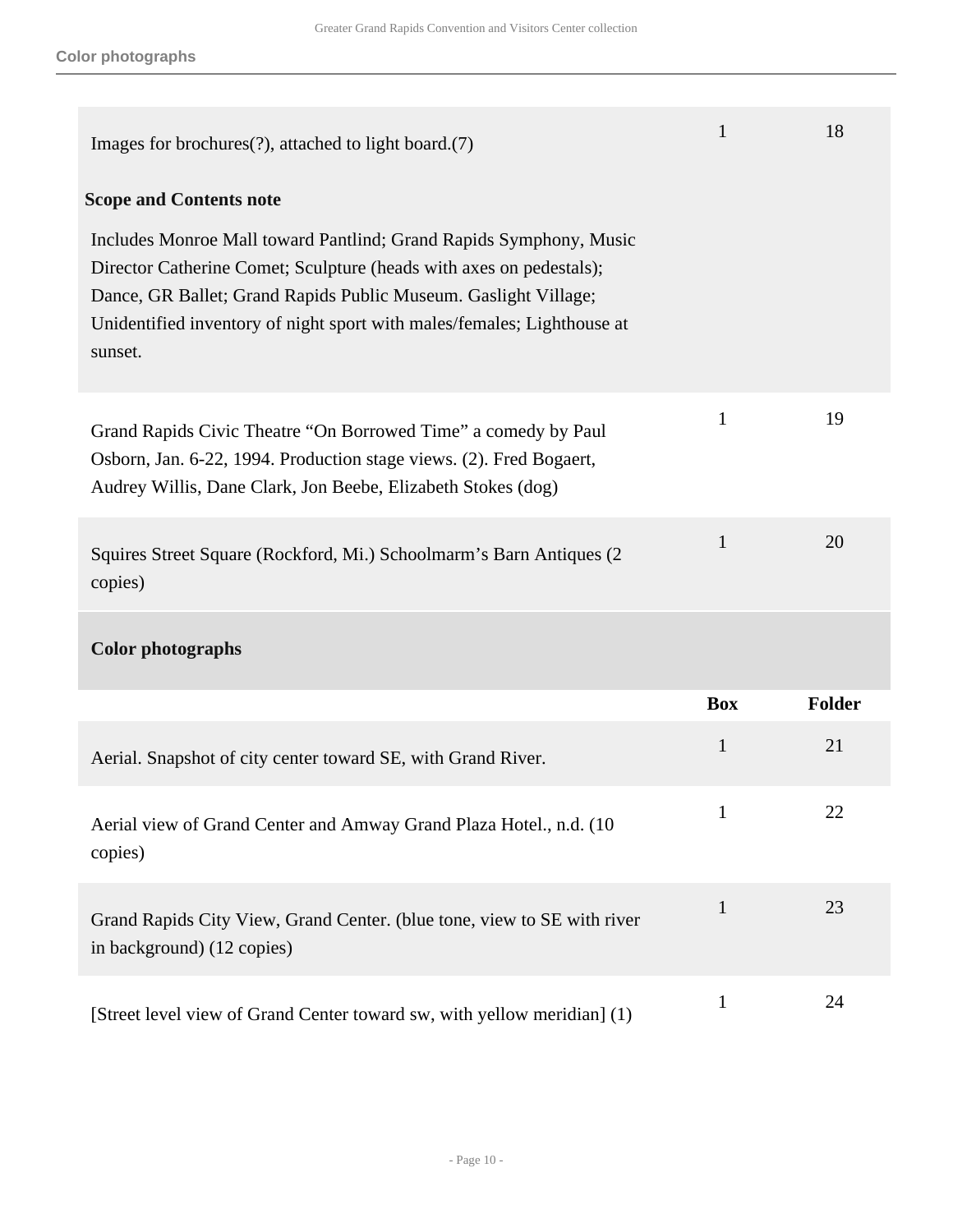| Pedestrian Bridge from Gerald R. Ford Museum to Amway Grand Plaza,<br>n.d. (1)                                            | $\mathbf{1}$ | 25 |
|---------------------------------------------------------------------------------------------------------------------------|--------------|----|
| "Grand Center", Grand Rapids. View to SE from west side with Grand<br>River in foreground. (Beige tone) (10 copies)       | $\mathbf{1}$ | 26 |
| "Grand Center", Grand Rapids. View to NE, Welsh Auditorium view,<br>Grand River in foreground (4 copies)                  | $\mathbf{1}$ | 27 |
| Sept. 21, 1985. [Grand River view of Grand Rapids city center, NE toward<br>Amway Grand] (1)                              | $\mathbf{1}$ | 28 |
| "Grand Center", Grand Hall, Banquet Facility. Interior (dark blue tone, 3<br>copies)                                      | $\mathbf{1}$ | 29 |
| [Unidentified event with crowd watching from cement overhead walkway<br>and from sidewalks] from Amway Corp. PR Dept. (1) | $\mathbf{1}$ | 30 |
| City Center on the Monroe Mall, Downtown Shopping Plaza (5)                                                               | $\mathbf{1}$ | 31 |
| Public Museum of Grand Rapids, with Grand River in foreground. (1)                                                        | $\mathbf{1}$ | 32 |
| Scenic Downtown Grand Rapids (2) [View from Crescent St. Hill(?)]                                                         | $\mathbf{1}$ | 33 |
| Gerald R. Ford Museum (3 views, 1 with astronaut, all with fountain)                                                      | $\mathbf{1}$ | 34 |
| Voight House Museum, [College Ave.], n.d. (reddish tone, 2 copies)                                                        | $\mathbf{1}$ | 35 |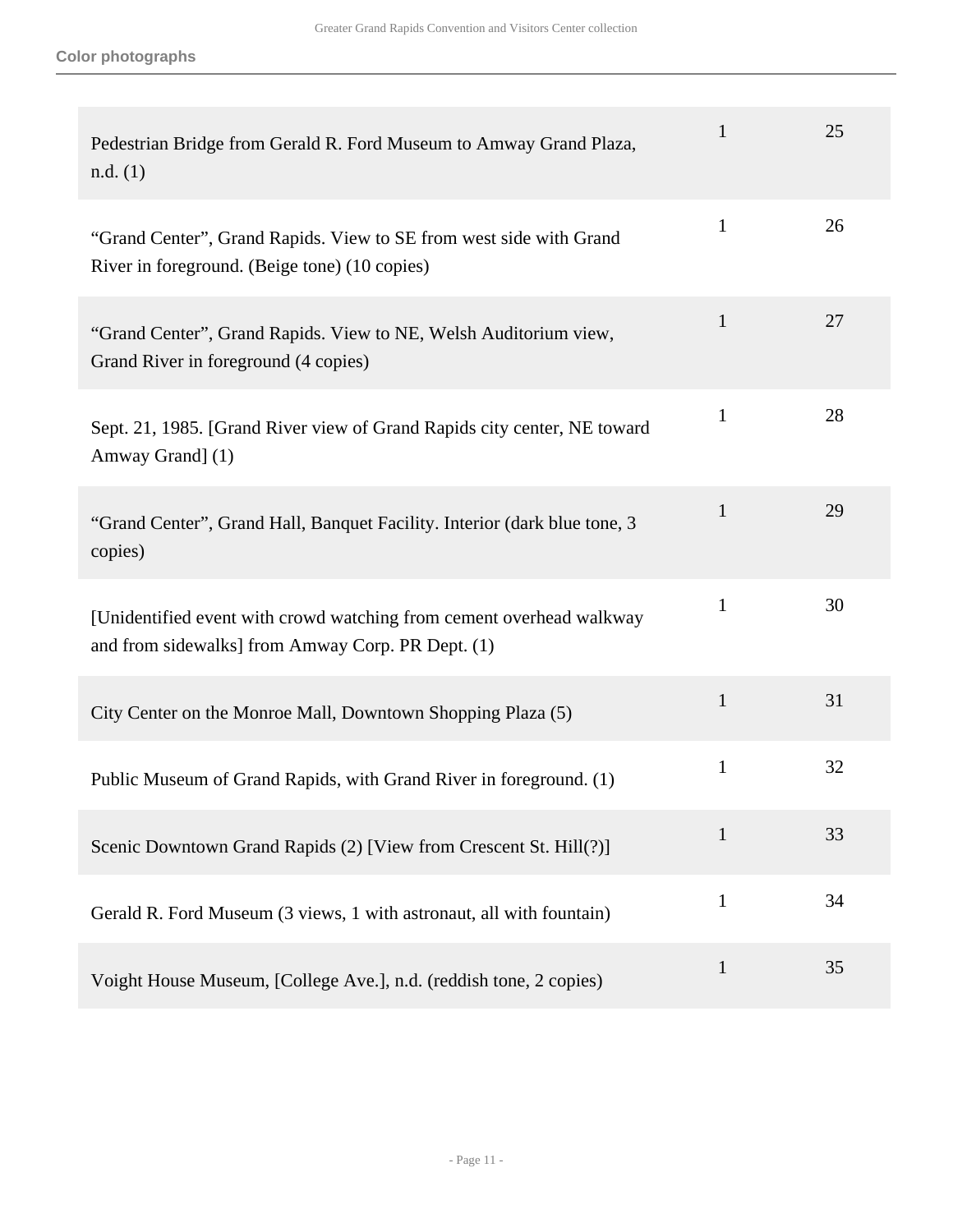| Unidentified Heritage Hill home, n.d.                                                                                                                                                                | $\mathbf{1}$                 | 36              |
|------------------------------------------------------------------------------------------------------------------------------------------------------------------------------------------------------|------------------------------|-----------------|
| <b>Laser copies or prints</b>                                                                                                                                                                        |                              |                 |
|                                                                                                                                                                                                      | <b>Box</b>                   | Folder          |
| Rendering of Van Andel Arena n.d. or architect given.                                                                                                                                                | $\mathbf{1}$                 | 37              |
| Color. Van Andel Living Shores Aquarium, John Ball Zoological Garden,<br>Opening 1995. Exhibit rendering (2 copies of different quality, 2 sheets<br>each)                                           | $\mathbf{1}$                 | 38              |
| Color. Van Andel. Children with museum exhibit. Interior (1)                                                                                                                                         | $\mathbf{1}$                 | 39              |
| <b>Negatives (3)</b>                                                                                                                                                                                 |                              |                 |
|                                                                                                                                                                                                      | <b>Box</b>                   | Folder          |
| B/w Ford Museum(?)                                                                                                                                                                                   | $\mathbf{1}$                 | 40              |
| Color Interior Grand Center(?)                                                                                                                                                                       | 1                            | 40              |
| Color GR Public Museum, Gaslight Village                                                                                                                                                             | $\mathbf{1}$                 | 40              |
| <b>Slides</b>                                                                                                                                                                                        | <b>Box</b><br>$\overline{2}$ | <b>Box</b><br>3 |
| <b>Scope and Contents note</b>                                                                                                                                                                       |                              |                 |
| Approximately 250, mostly color. Includes images such as: Kent<br>County Airport, many by David Sticklen; Monroe Center/Monroe<br>Mall; John Ball Park; City Center (Centre); Voight House; Downtown |                              |                 |